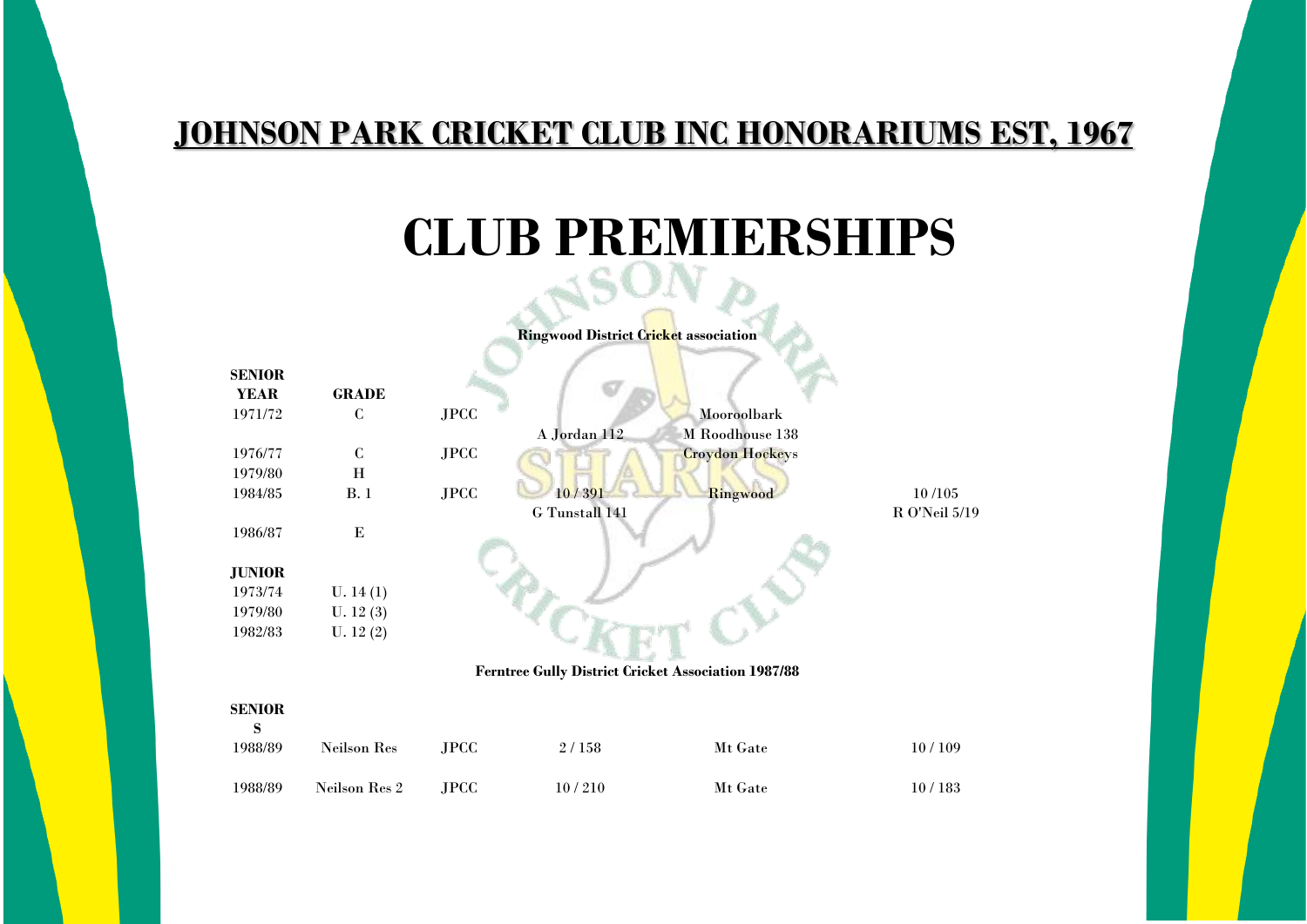|         |                             |             | M Gow 49                    |                     | G P Francis 5/25            |
|---------|-----------------------------|-------------|-----------------------------|---------------------|-----------------------------|
| 1988/89 | Neilson Res 4               | <b>JPCC</b> |                             | Bayswater           |                             |
| 1989/90 | Neilson Shield 6            | <b>JPCC</b> |                             | Eildon Park         |                             |
| 1995/96 | Topline 6                   | <b>JPCC</b> |                             | Mt Gate             |                             |
| 1996/97 | B <sub>1</sub>              | <b>JPCC</b> |                             | Mt Gate             |                             |
| 1996/97 | Vets Div 1                  | <b>JPCC</b> |                             |                     |                             |
| 1997/98 | Topline 3                   | <b>JPCC</b> |                             | Footballers         |                             |
| 2002/03 | DeCoite Shield              | <b>JPCC</b> | 10/259<br><b>B</b> Gaunt 59 | Lysterfield         | 10/177<br>$C$ Wenham $5/44$ |
| 2002/03 | DeCoite 3                   | <b>JPCC</b> | 3/112<br>S Langenberg 54no  | Lysterfield         | 10/109<br>S Langenberg 6/39 |
| 2005/06 | Vets Div 2                  | <b>JPCC</b> | 5/134                       | <b>Bluebirds</b>    | 10 Wkts 94                  |
| 2006/07 |                             |             |                             |                     |                             |
| 2007/08 | B/2                         | <b>JPCC</b> | 6/209<br>J Simmonds 50*     | <b>Eildon Park</b>  | 10/188<br>Y Verdian 3 / 27  |
| 2008/9  | Division 6                  | <b>JPCC</b> | 1 for 42                    | Knoxfield           | 10 for 40<br>B Duke 7/9     |
|         | 20/20<br><b>Knox Tavern</b> | <b>JPCC</b> | 142                         | <b>FTG</b>          | 141                         |
| 2009/10 | Cup                         | <b>JPCC</b> | 8/236<br>Gaunt 39, Wenham   | Upwey               | 10/235                      |
|         |                             |             | $34*$                       |                     | Wenham 5/61                 |
| 2011/12 | B <sub>1</sub>              | <b>JPCC</b> |                             | Lysterfield         |                             |
|         | Vets Div 2                  | <b>JPCC</b> | 114                         | <b>Knox Gardens</b> | 89                          |
| 2012/13 | Reeves Sheild               | <b>JPCC</b> | 488                         | <b>UFTG</b>         | 87                          |
|         |                             |             | D Devenish 25*              |                     | Wenham 5/30/30              |
| 2013/14 | T/20                        | <b>JPCC</b> | 6/148                       | The Basin           | 7/144                       |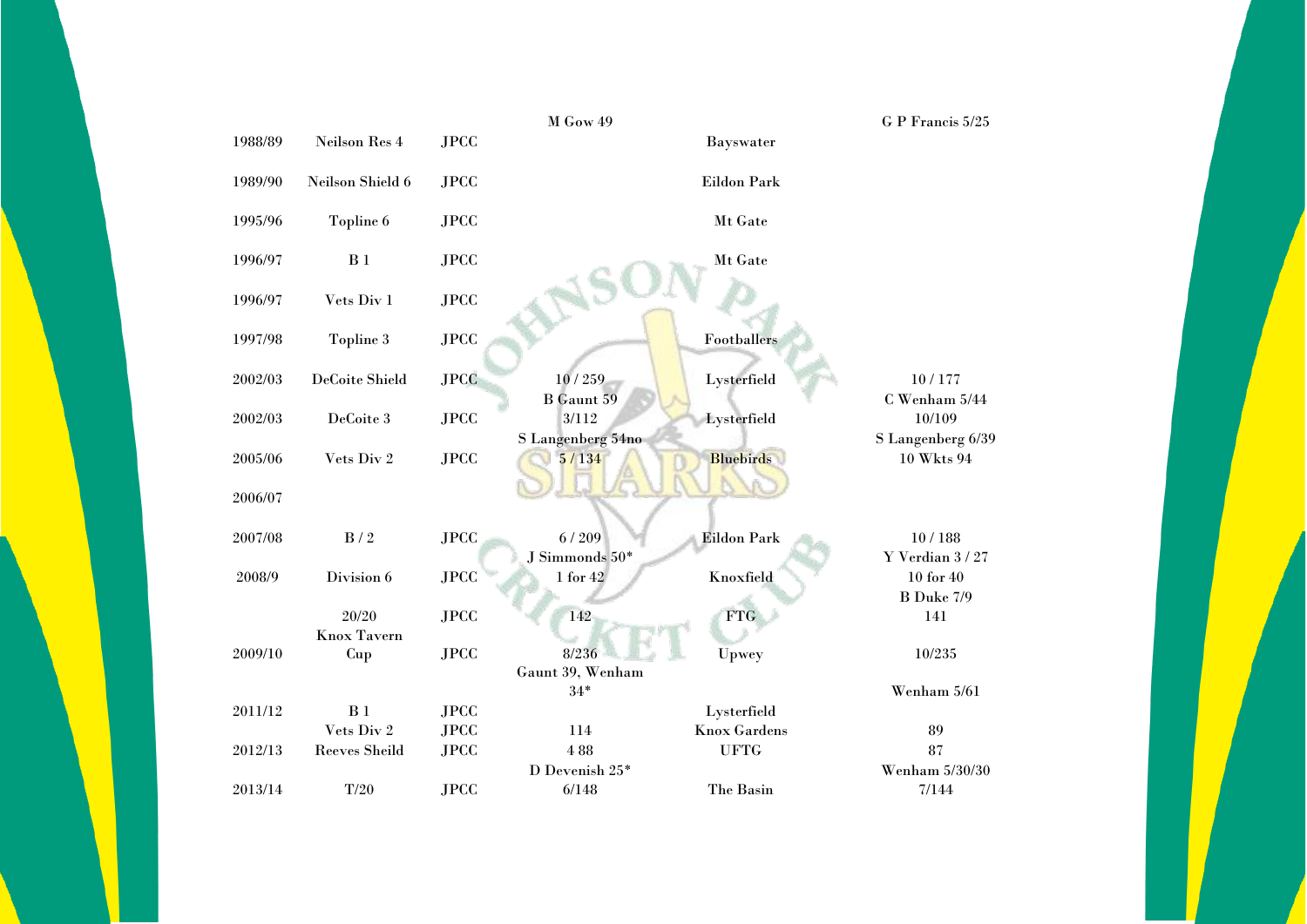| 2014/15                    | Reeves Sheild      | <b>JPCC</b>          | 174<br><b>B</b> Gaunt 61        | Eildon Park                           | 143<br>B Stallworthy 3 / 39<br>S Devenish 3 / 37 |
|----------------------------|--------------------|----------------------|---------------------------------|---------------------------------------|--------------------------------------------------|
|                            | $\mathbf{B}\,/\,1$ | <b>JPCC</b>          | 251<br>D Gilby 50               | Waverley<br>Wanderers                 | 219<br>A Grant $3/17$                            |
| <b>JUNIOR</b><br>${\bf S}$ |                    |                      |                                 | VS                                    |                                                  |
| 1997/98                    | U 16(1)            | <b>JPCC</b>          |                                 | Mt Gate                               |                                                  |
| 1997/98                    | $U$ 14 $(2)$       | <b>JPCC</b>          |                                 | <b>Bluebirds</b>                      |                                                  |
| 1999/00                    | $U$ 14 $(1)$       | <b>JPCC</b>          |                                 | <b>Bluebirds</b>                      |                                                  |
| 2000/01                    | $U$ 14 $(1)$       | <b>JPCC</b>          | 7/143                           | <b>Bluebirds</b>                      | $10\smallsetminus 68$                            |
| 2001/02                    | U 17(1)            | <b>JPCC</b>          | J Singh 50 no<br>168            | Eildon Park                           | ${\rm G}$ Stuckie $3/12$<br>163                  |
| 2003/04                    | U 17(1)            | <b>JPCC</b>          | 9/204<br>S Bowen 49             | <b>Knox Gardens</b><br>A Stanios 4/25 | 10/127<br>P Wilkinson 4/36                       |
| 2003/04                    | $U$ 13 $(1)$       | <b>JPCC</b>          | 10/204<br><b>B</b> Walter 50 no | Lysterfield                           | 10/196<br>B Walter 5/16                          |
| 2004/05                    | $U$ 13 $(2)$       | <b>JPCC</b>          | 10/173                          | Mulgrave                              | 10/127                                           |
| 2005/06                    | $U$ 13s $(2)$      | <b>JPCC</b>          |                                 |                                       |                                                  |
| 2006/07                    |                    |                      |                                 |                                       |                                                  |
| 2007/08                    | $15s$ 2 A          | <b>JPCC</b>          | 8/184                           | <b>Knox Gardens</b>                   | 10/181                                           |
|                            | $13s$ 2 A          | <b>JPCC</b><br>L Ley | 9/271                           | Mt Gate                               | 10/154                                           |
|                            |                    | $53\,^*$             | M Ley $48*$                     | J Gstrein 41                          | A Jose $5$ / $12\,$                              |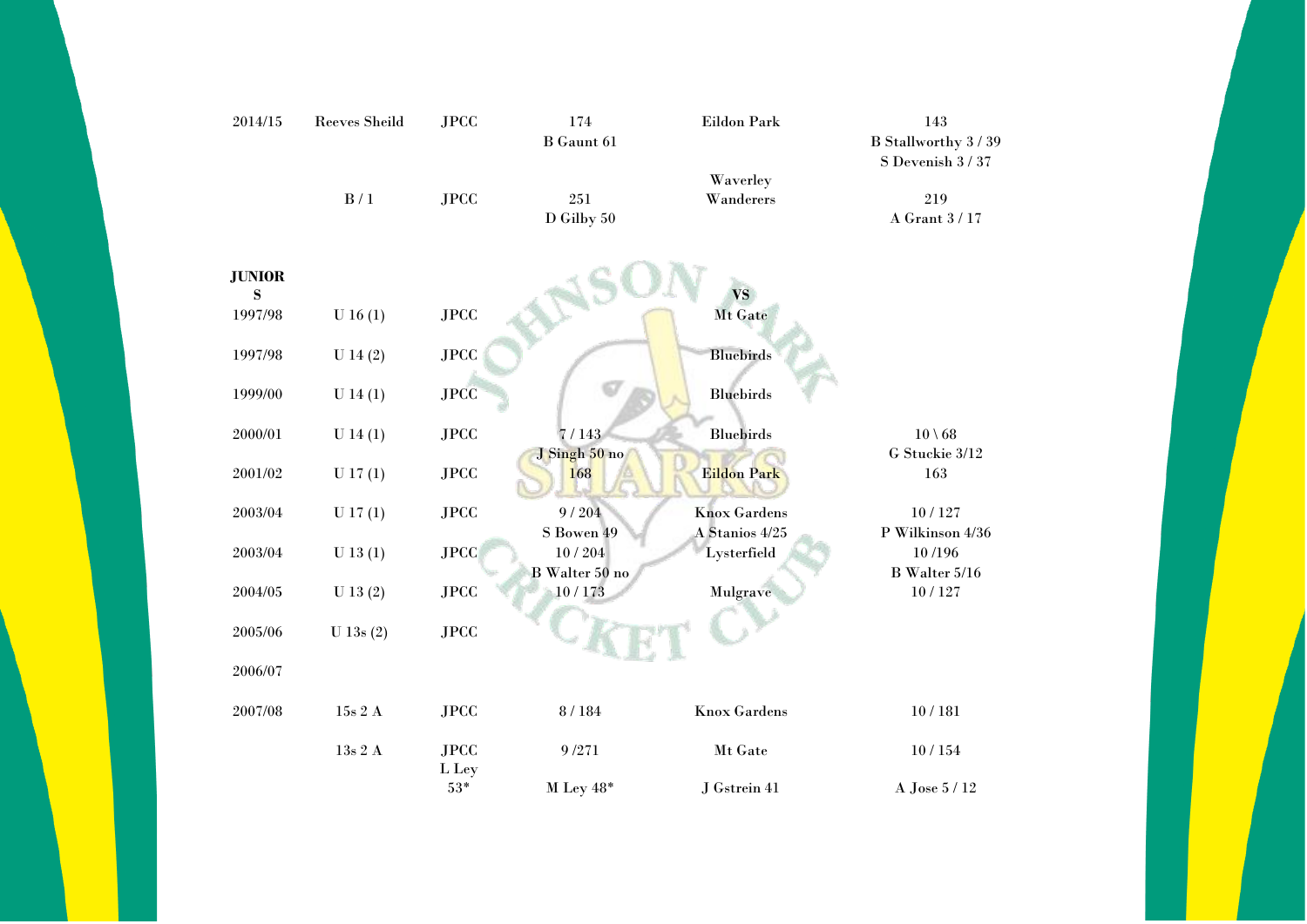| 2009/10 | 17s2 | $_{\rm JPEG}$ | 7/198                | Sth Belgrave                  | 10/130         |
|---------|------|---------------|----------------------|-------------------------------|----------------|
|         |      |               | Hards 56, Barrington |                               |                |
|         |      |               | 46                   |                               | Hards $3/13$   |
|         |      |               | J Gstrein 43         |                               | Fenelon 3/36   |
| 2011/12 | 13s1 | $_{\rmtPCC}$  | 9 78                 | Knoxfield                     | 75             |
| 2012/13 |      |               |                      |                               |                |
| 2014/15 | 17s2 | $_{\rmtPCC}$  | 5 81                 | <b>Southern Tigers</b>        | 79             |
|         |      |               |                      | and Contact in Administration | R Harrison 3/5 |

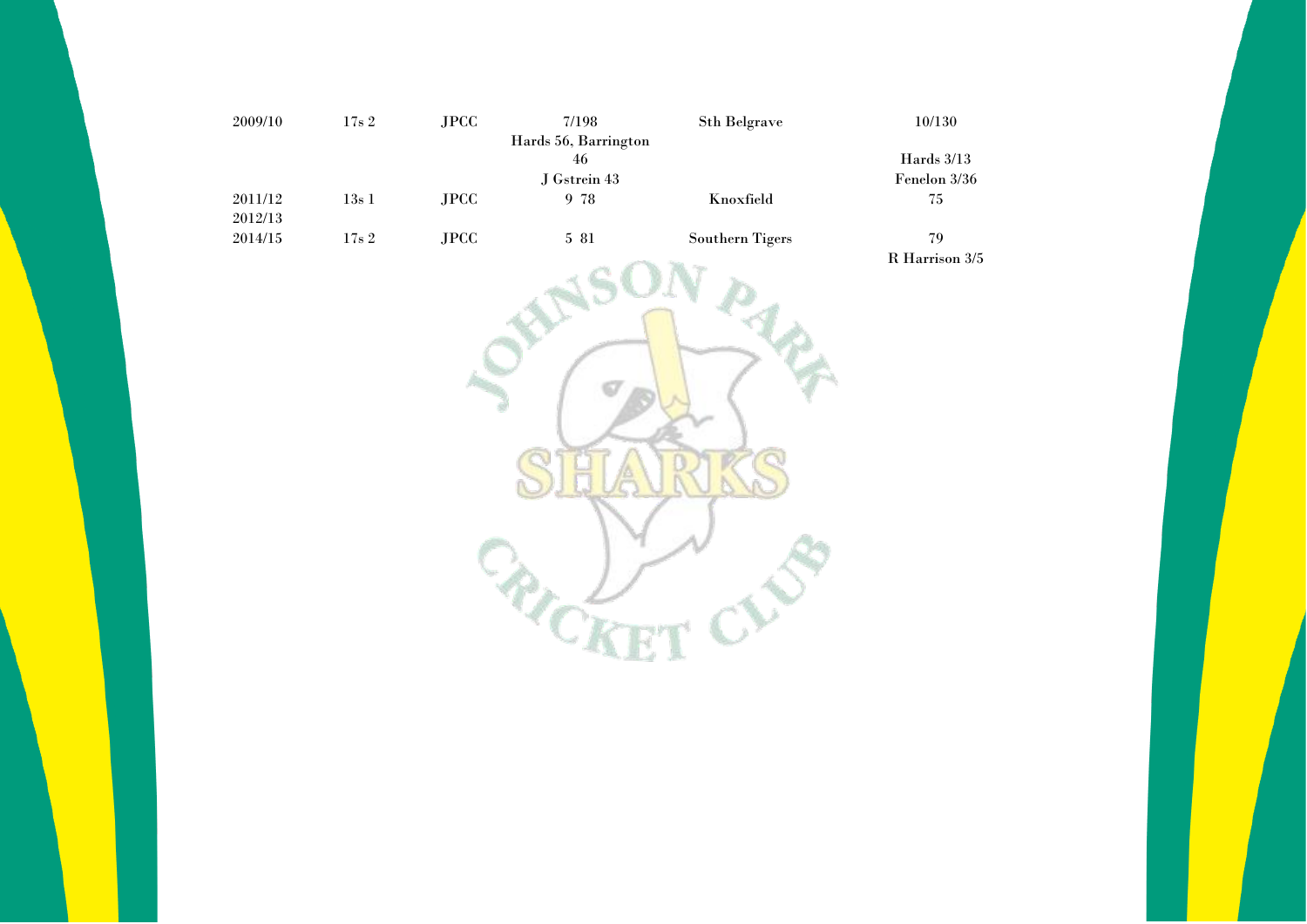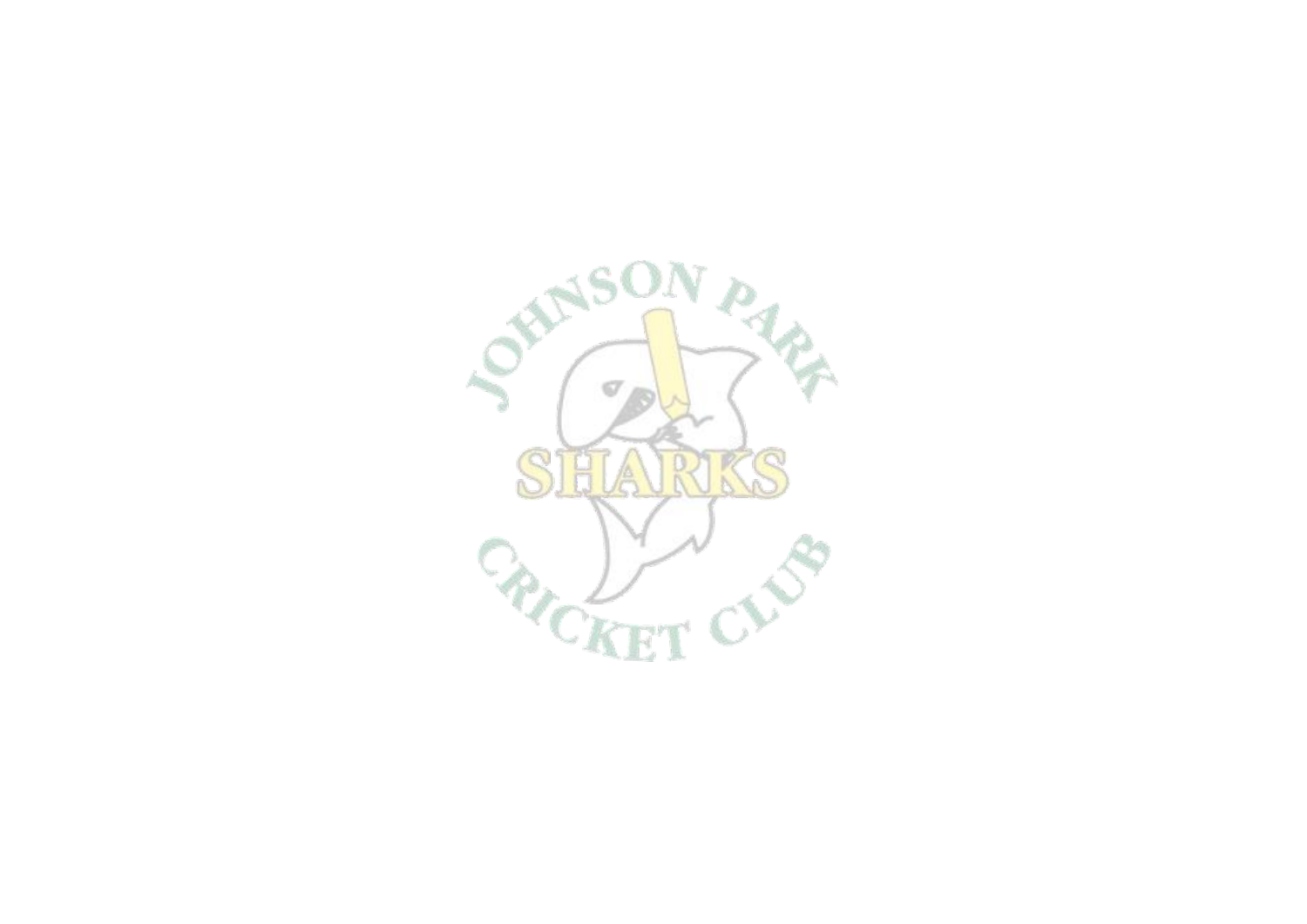